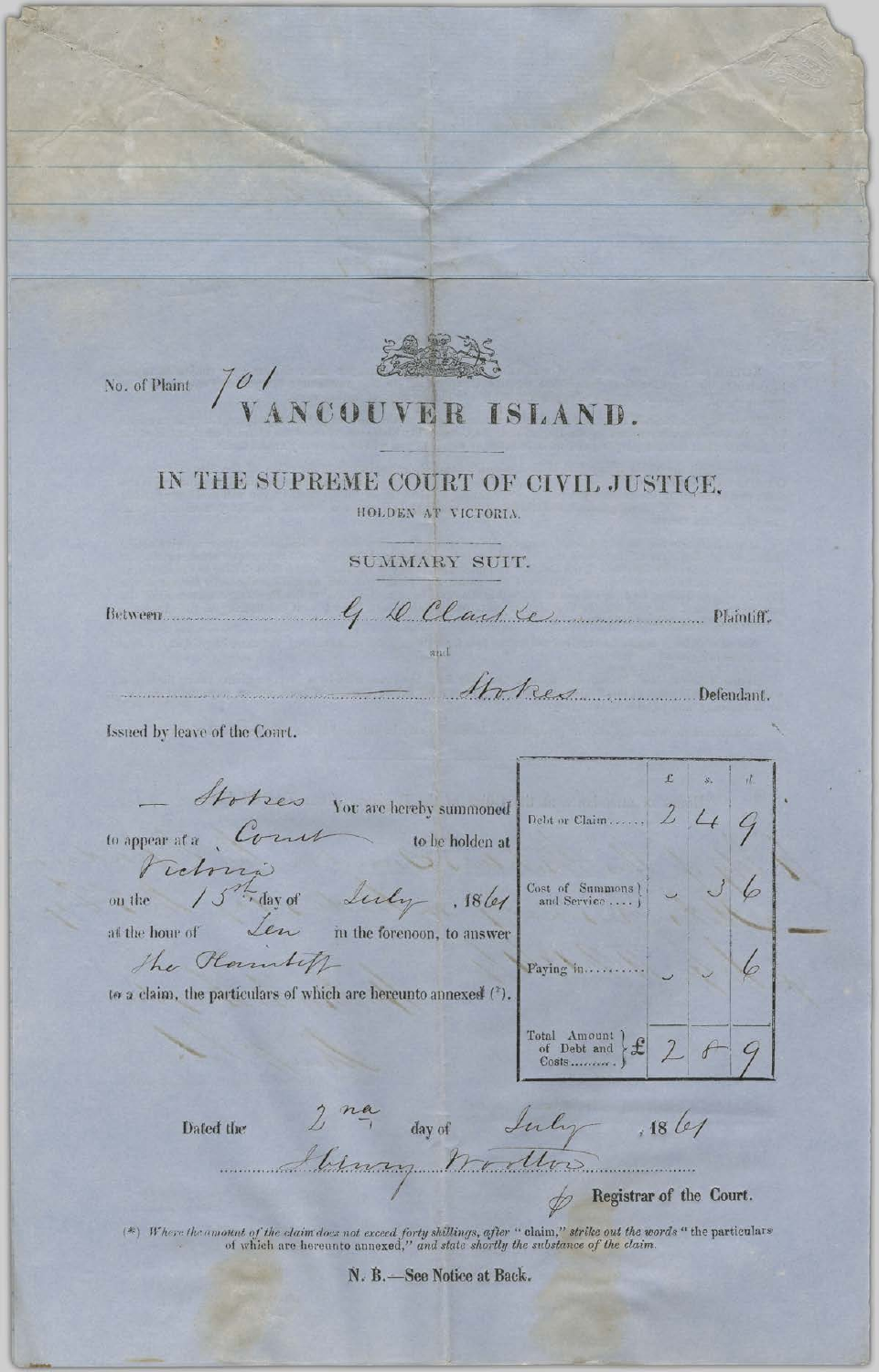NOTICE.-If you are desirous of confessing the Plaintiff's claim, you must deliver your confession to the Registrar of the Court five clear days before the day of appearing to this summons; but you may enter your confession at any time before the day of appearing, subject to the payment of further costs.

If you and the Plaintiff can agree as to the amount due and the mode of payment, judgment may at any time before the Court-day be entered by the Registrar of the Court. In which case, you and the plaintiff must attend at the Registrar's office for that purpose, and no attendance by either of you will be necessary at the Court.

If you admit the whole or any part of the Plaintiff's demand, by paying into the office of the Registrar of the t. at the Court House the amount so admitted, together with the Court, at the Court House costs, proportionate to the amount you pay in, five clear days before the day of appearance, you will avoid any further costs, proportionate to the amount you pay in, five clear days before the day of appearance, you will sum so paid into Court.

If you intend to rely on as a defence, a set-off, infancy, coverture, or a statute of limitations, you must give notice thereof to the Registrar of the Court five clear days before the day of hearing, and your notice must contain the particulars required by the rules of the Court. You must also, in any of the above cases, then deliver to the Registrar<br>as many copies, as there are opposite parties, of the notice and particulars, and an additional one fo Court. If your defence be a set-off, you must, within the same time, also deliver to the Registrar a statement of the particulars thereof. If your defence be a tender, you must pay into Court, before, or at the hearing of amount you allege to have been tendered.

Notice of defence cannot be received unless the fees for entering and transmitting the same be paid at the time the notices are given.

If the debt or claim exceed five pounds, you may have the cause tried by a jury, on giving notice thereof in writing at the said office of the Registrar, two clear days at least before the day of trial, and on payment of the fees tor summoning, and payable to such jury.

Summonses for witnesses and the production of documents may be obtained at the Office of the Registrar.

Hours of attendance at the Office of the Registrar from Ten till Four.

hadaus huas Sunct in pursually in thede

**MARINE CAR**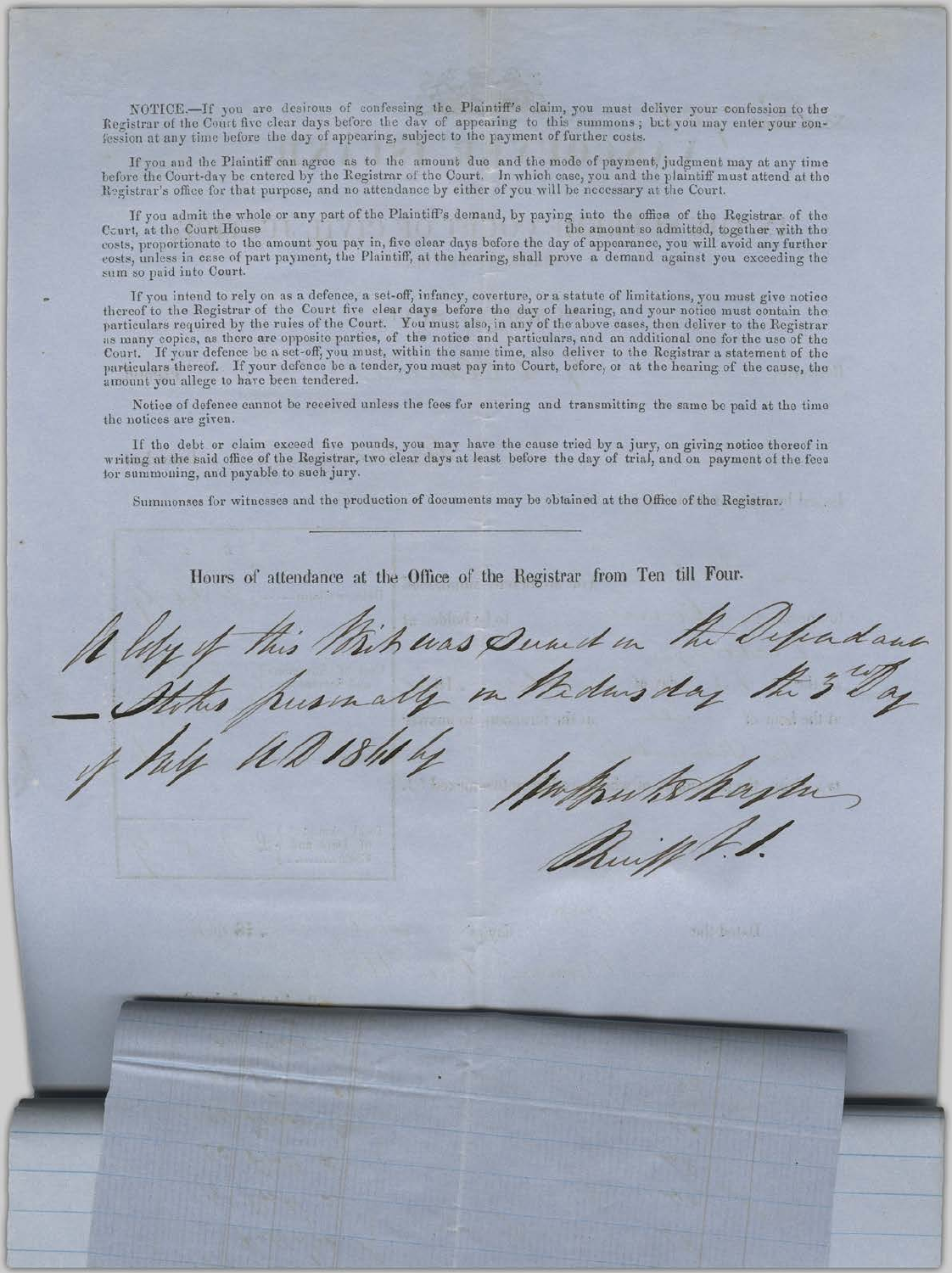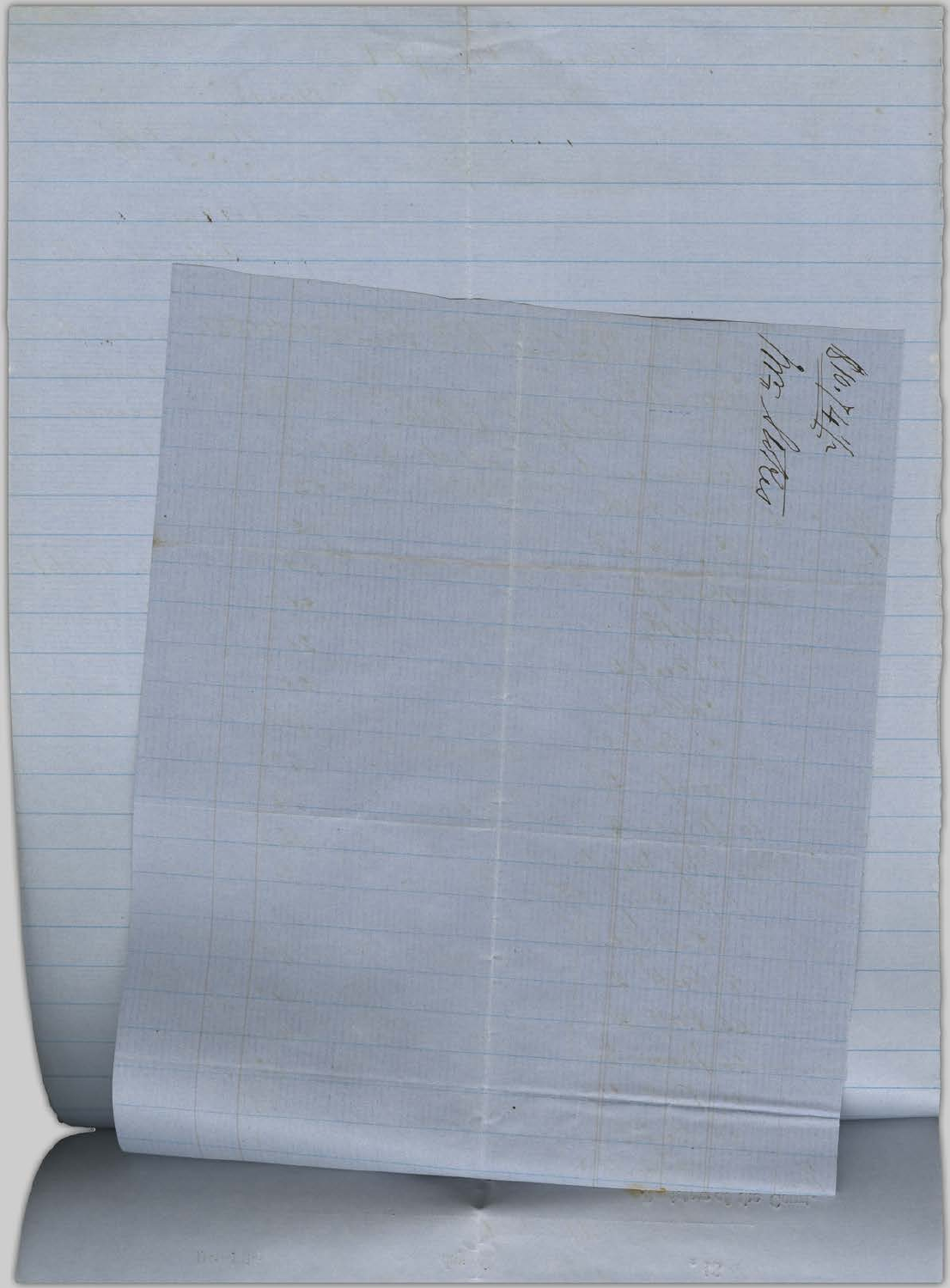NOTICE.—If you are desirous of confessing the Plaintiff's claim, you must deliver your confession to the Registrar of the Court five clear days before the day of appearing to this summons: het you was anticontent Mr Stokes Victoria Vi. 2. Sune 22 nd 1861. Balance due on old a/c. \$ 218/2 april 2 Meat 3/2lbs.  $1 - 2$ 3 C. Porta 4lls.  $72$ 4 laurages  $\sqrt{a}$ " Pork 19/4  $55$  $f - C. Beef 2$  $23$ " Cabbages  $23-$ 6 C. Port 2/2  $40/2$ " Beef 2/2 40 dans 11 13 Meat- 4  $64$ 14 Dec Meat  $\frac{12}{35}$ 16 M. Chop 194 " Cabbage.  $\mathscr{N}$  $\sqrt{ }$ 18 Porta 2  $40$ 22 Pm/9 2 40 26 Meat-3 48 2) Porte 3/2  $69$ 30 Beef 5/4 84 May 4 C. Porta 3/2  $63$ Beef near  $25$  $23 -$